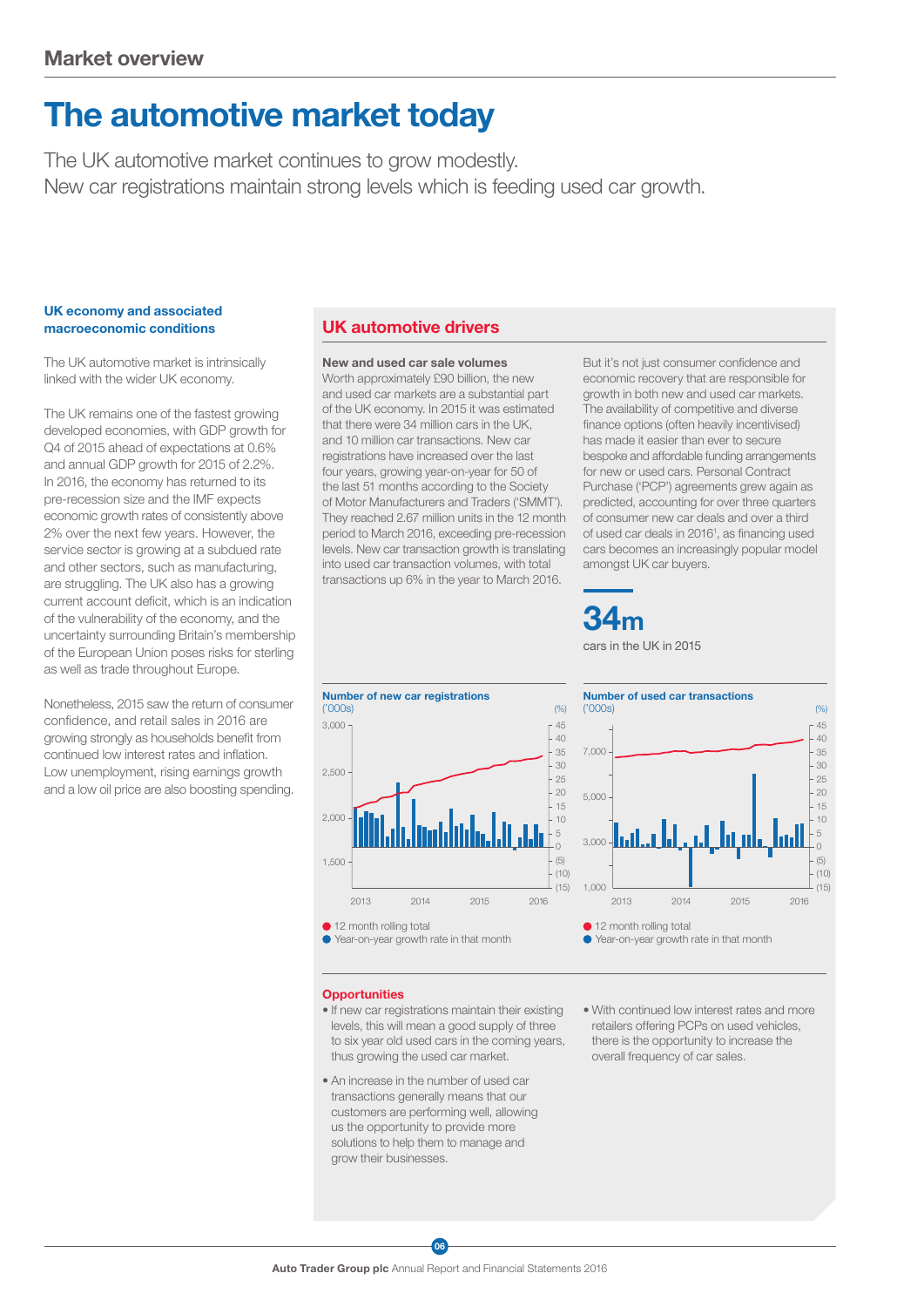The traditional forecourt still has an important role to play, but it is no longer the primary destination for consumers to conduct their research – online marketplaces are becoming the most important part of the purchase journey<sup>1</sup>. That research plays a significant role in which forecourt a consumer might visit (71% of buyers first visit a forecourt to test drive or transact on a specific car).

Consumers expect car buying to be like any other retail business. This demand is challenging the traditional way car 'dealers' do business. Dealers need to operate as digital retailers to adapt to these changes. Some already have, by adopting digital strategies to run their business. Many understand the need to implement multi-channel approaches, so that the online and offline experience for consumers is consistent and meets the needs of car buyers. More progressive car retailers also exploit data to run their businesses – key to enabling them to buy desirable stock for their area, at the right price and sell at

Auto Trader is uniquely positioned in the market and is well placed to take advantage of a range of growth opportunities.

### Digital buying and selling drivers **Automotive advertising drivers** Automotive advertising drivers

#### Changing consumer behaviour

As digital technologies play an ever increasing role in our day-to-day lives, consumers expect to access information anywhere, at any time and on any device, and this includes researching and buying a car. As the UK's largest digital automotive marketplace, we are able to observe how consumers research their next car online. Consumers spend on average nearly 11 hours<sup>2</sup> choosing the exact vehicle that is right for them. This shift online has created a 'digital forecourt', which allows consumers to make their car purchase decisions long before they set foot onto a physical forecourt. Our research tells us that twice as many hours are now spent researching used cars online as offline<sup>1</sup>. This in turn leads to fewer forecourts visited than seen historically, so it is key that retailers advertise all their stock online – if it is not online, it is effectively not for sale.

> 70% customer searches that come from mobile and tablet devices

# 11 hours

average time spent by consumers average time spent by consumers  $+7.5\%$ 



#### **Opportunities**

market value.

- With the growing UK car automotive market coupled with consumers conducting the majority of their research online, we anticipate a growth in usage in our consumer valuations tool, something we are focused on embedding as a benchmark for the industry.
- Our research tells us that 64% of new car buyers visit Auto Trader<sup>4</sup>, meaning we are highly relevant to manufacturers. This is an area we believe we can add increased value to through our display advertising propositions.
- There is also the opportunity to use our market position to continue to develop products within and outside of our core classified offering to better meet the needs of consumers and therefore improve market efficiency.

#### Advert views

Advert views increased by 7.5% to 2.9 billion in the year. Advert views are click-throughs from initial search result pages and are the consumer activity measure most correlated to vehicle transactions between consumers and retailers. This means that more than 93 vehicles are being virtually inspected every second of every day on Auto Trader's marketplace.

#### Transition of automotive advertising

In 2015 it was estimated that 72% of automotive classified spend was online<sup>3</sup>. We expect this figure to increase further in the next couple of years. It is also worth noting that the overall automotive classified expenditure in 2004 was 40% greater than we see today (over £500m) so there is scope within the existing cost base to put a greater emphasis back on core classifieds, particularly with the more prominent role being played by digital. Beyond that, we estimate that we account for only a small proportion of a retailer's gross profit. There is scope to grow this by increasing penetration of products that meet customers' needs beyond core classified advertising, such as i-Control.

increase in advert views to 2.9 billion in the year

- 1 The Finance and Leasing Association.
- 2 10.6 average hours online vs. 4.5 hours offline for used cars, Annual Buying Behaviour Research Study in conjunction with GfK.
- 3 ENDERS, used car marketing outlook, December 2015.
- 
- 4 Kantar Media, The undecided car buyer research report, 2014.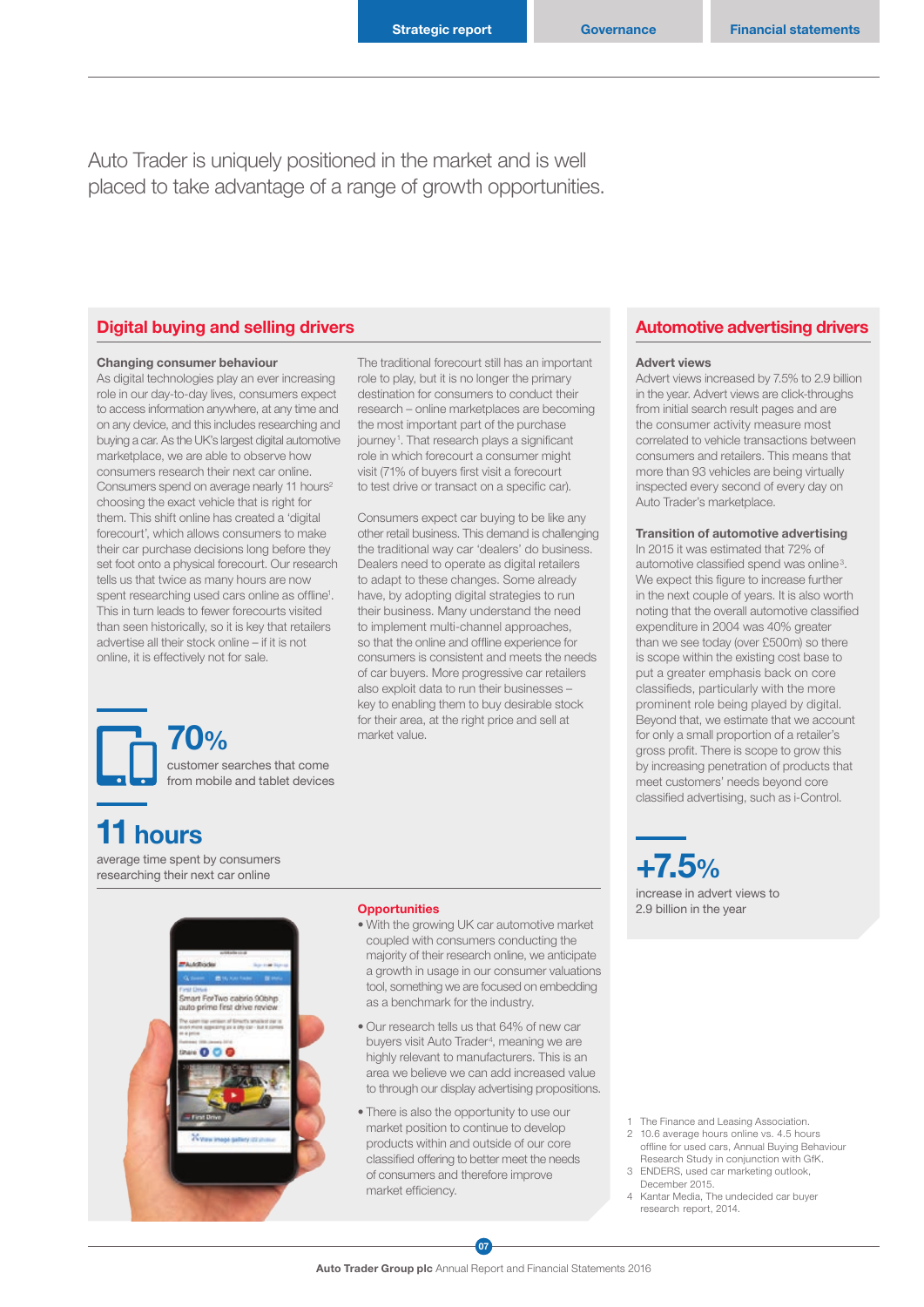# Auto Trader's role in the car marketplace

The automotive marketplace is complex and often inefficient; Auto Trader's aim is to make it simple and more efficient.

## UK car marketplace with over 10 million transactions per year

(2.7 million new registrations and 7.4 million used transactions)